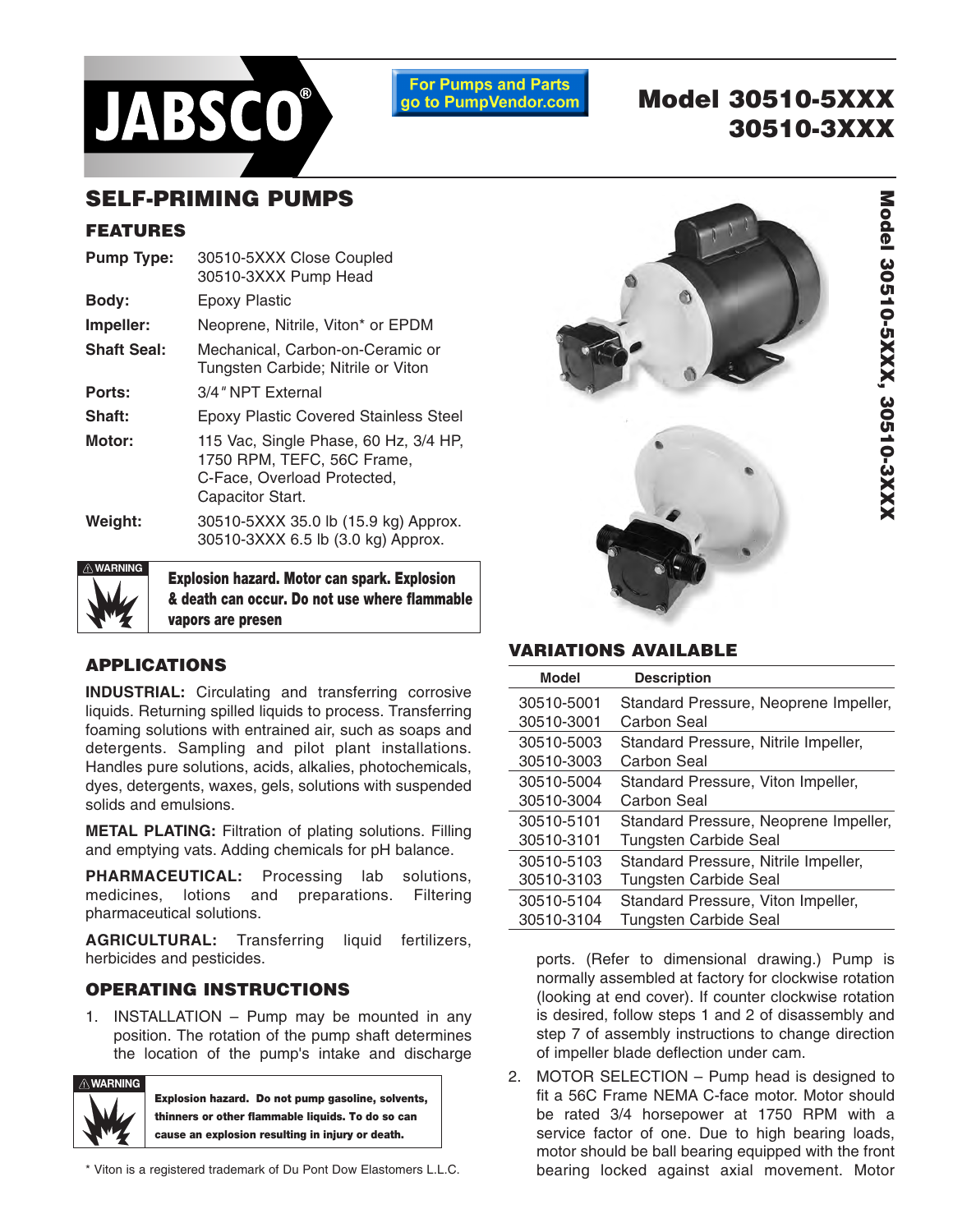should be capacitor start and foot mounted.

3. SELF-PRIMING – Primes at low or high speeds. For vertical dry suction lift of 10' (3m) (neoprene/nitrile/ viton) –  $6'$  (1.8m) (EPDM), a minimum of 860 RPM is required. Pump will produce suction lift up to 22' (6.7m) when wet.

BE SURE SUCTION LINES ARE AIRTIGHT OR PUMP WILL NOT SELF-PRIME.

- 4. DISCHARGE When transferring liquids further than 25' (7.6m), use one size larger discharge line than discharge port size.
- 5. RUNNING DRY Unit depends on liquid pumped for lubrication. DO NOT RUN DRY for more than 30 seconds. Lack of liquid will damage the impeller.
- 6. CHEMICAL COMPATIBILITY Consult the Chemical Resistance Guide in the JABSCO Industrial Pump Catalog (available upon request from the factory) for proper body materials and impeller compounds. If corrosive fluids are handled, pump life will be prolonged if pump is flushed with a neutralizing solution after each use or after each work day. A Tungsten Carbide Seal variation is available for pumping liquids that contain abrasives or are highly corrosive.
- 7. PRESSURES Consult Performance Curve for maximum recommended pressure for pumps in continuous operation. If pressures exceed those shown, consult the factory.
- 8. TEMPERATURES The operating temperature limits of the pump depend on the impeller compound. The following ranges apply:

Neoprene - 45 $\degree$  to 180 $\degree$ F (7 $\degree$  to 82 $\degree$ C), Nitrile - 50° to 180°F (10° to 82°C), Viton - 60 $^{\circ}$  to 180 $^{\circ}$ F (15 $^{\circ}$  to 82 $^{\circ}$ C), EPDM - 45 $\degree$  to 185 $\degree$ F (7 $\degree$  to 85 $\degree$ C).

9. IMPELLER TORQUE – The torque required to initiate rotation of a new impeller in a dry pump body is:

> Standard Pressure Impeller (14281-Series): Forward  $= 1.5$  pounds force - feet  $Reverse = 4.3$  pounds force - feet

These values may vary slightly due to impeller compounding, blade set, and body material of construction. Consult factory for more information.

10. SPARE PARTS – To avoid costly shutdowns, keep a spare JABSCO impeller, seal and O-ring set on hand.

#### **SERVICE INSTRUCTIONS**

#### **DISASSEMBLY**

- 1. Remove the four end cover screws. Remove end cover and O-ring.
- 2. Remove the four screws, holding the body to the adapter flange. Slide body, complete with impeller and wearplate, from adapter and shaft.
- 3. Remove mechanical seal by inserting two screwdrivers behind seal collar, and gently lever collar and seal assembly forward on shaft. Use

extreme care not to mar shaft surface. Remove seal seat and rubber cup from recess in wearplate.

- 4. Remove the four screws holding the adapter to the motor and remove the adapter.
- 5. Stub shaft is held in place with set screws and Loctite\* RC/680 retaining compound. Extreme care must be taken not to damage the motor shaft and bearings when removing the stub shaft. Heat shaft joint area to facilitate disassembly of set screws and stub shaft from motor shaft. DO NOT EXCEED 300°F when heating joint area. Once joint area has been heated, remove set screws and slide stub shaft from motor shaft.

#### **ASSEMBLY**

- 1. Liberally apply Loctite RC/680 retaining compound to the motor shaft and slide the stub shaft on, positioning the base of the stub shaft 0.37" from the bolt mounting surface of motor and two of the four set screw holes over the keyway in the motor shaft. For clarification refer to figure 1 below. Loctite aids in preventing fretting and subsequent shaft failure. Wipe off excess Loctite. Apply Loctite to the two dog point (flat point) set screws, position in the set screw holes aligned with the keyway of the motor shaft and torque to 55-60 in.-lbs. Apply Loctite to the two cap point screws and torque to 85 - 90 in.-lbs.
- 2. Replace the adapter on the motor and tighten the four mounting screws to 20 ft.-lbs.
- 3. Replace mechanical seal by sliding spacer onto shaft up to locating shoulder, then smear shaft with light lubricating oil. Push on seal gently until it engages with spacer. Fit rubber cup and seal seat into wearplate.
- 4. Insert impeller in pump body, fit O-ring in each end of the pump body.
- 5. Slide body assembly over shaft. Fit body to adapter screws. Torque screws to 10 in.-lbs.

NOTE: Cracking of body may occur. DO NOT overtighten screws.

- 6. Fit end cover and end cover screws. Torque screws to 10 in.-lbs.
- 7. Changing Pump Rotation (looking at end cover):
	- a. Clockwise Rotation: Insert impeller into pump body with blades bending counterclockwise
	- b. Counterclockwise Rotation: Insert impeller into



\* Loctite is a trademark of Loctite Corporation.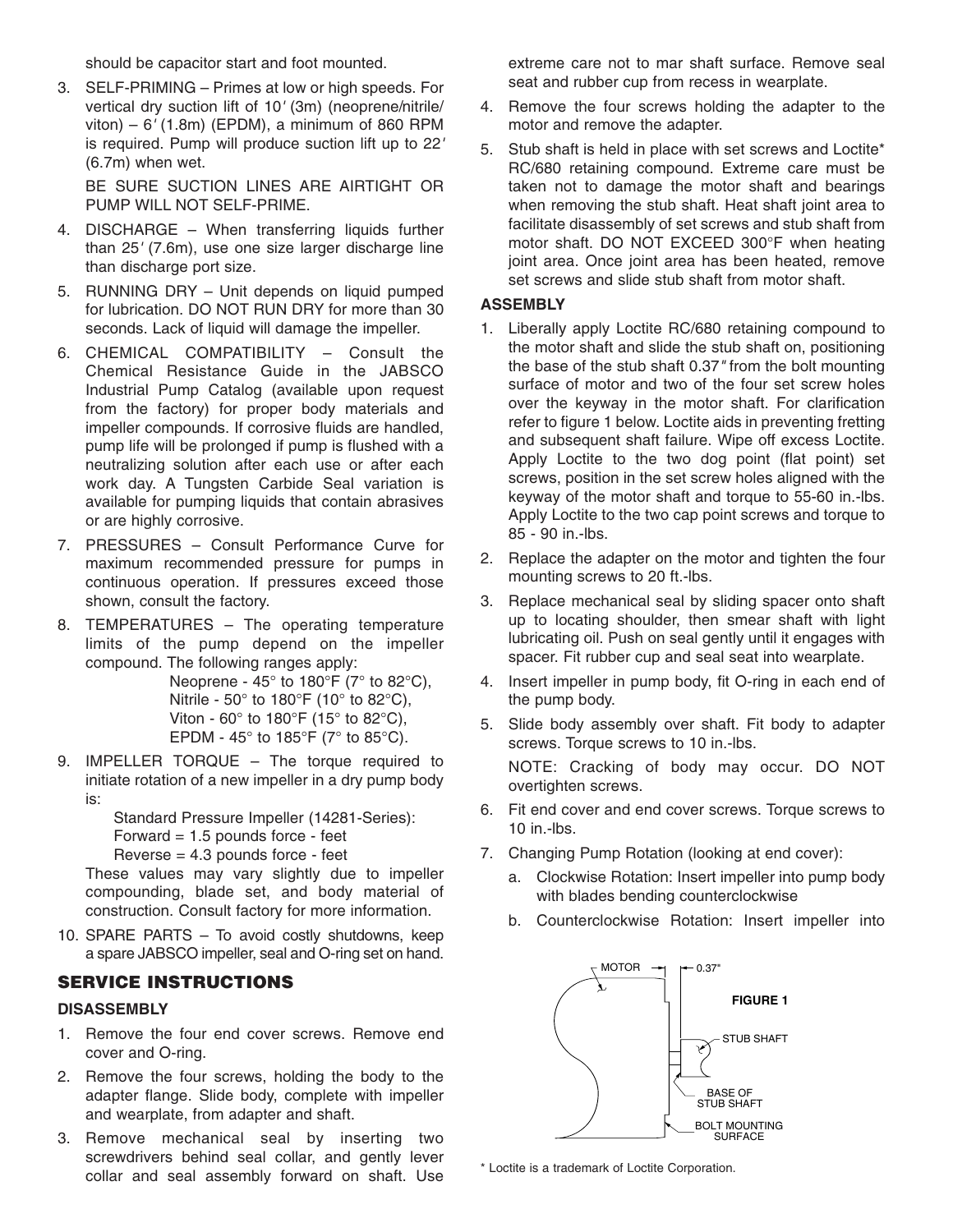### **PARTS LIST**

| Key                                | <b>Description</b>                                                                                                                                                                                                                           | Qty.<br>Req.                                           | <b>Model 30510-5XXX</b><br><b>Part Number</b>                                                                                 | Qty.<br>Req.   | <b>Model 30510-3XXX</b><br><b>Part Number</b> |
|------------------------------------|----------------------------------------------------------------------------------------------------------------------------------------------------------------------------------------------------------------------------------------------|--------------------------------------------------------|-------------------------------------------------------------------------------------------------------------------------------|----------------|-----------------------------------------------|
| 1                                  | Adapter                                                                                                                                                                                                                                      |                                                        | 18753-0215                                                                                                                    | $\mathbf{1}$   | 18753-0215                                    |
| $\overline{2}$                     | Body                                                                                                                                                                                                                                         |                                                        | 18753-0188                                                                                                                    | 1              | 18753-0188                                    |
| 3                                  | <b>End Cover</b>                                                                                                                                                                                                                             |                                                        | 18753-0194                                                                                                                    | 1              | 18753-0194                                    |
| $\overline{4}$                     | Shaft                                                                                                                                                                                                                                        |                                                        | 18753-0210                                                                                                                    | 1              | 18753-0210                                    |
| 5                                  | Impeller:                                                                                                                                                                                                                                    | $\blacksquare$                                         |                                                                                                                               | $\mathbf{1}$   |                                               |
|                                    | Standard Pressure - Neoprene                                                                                                                                                                                                                 |                                                        | 14281-0001                                                                                                                    |                | 14281-0001                                    |
| <b>Standard Pressure - Nitrile</b> |                                                                                                                                                                                                                                              |                                                        | 14281-0003                                                                                                                    |                | 14281-0003                                    |
| Standard Pressure - Viton          |                                                                                                                                                                                                                                              |                                                        | 14281-0004                                                                                                                    |                | 14281-0004                                    |
|                                    | Standard Pressure - EPDM                                                                                                                                                                                                                     |                                                        |                                                                                                                               |                | 7614-0002                                     |
| 6                                  | Motor, 3/4 HP, 115Vac, 1Ph, 60Hz,<br>TEFC, C-Face, 56C Frame                                                                                                                                                                                 | $\mathbf{1}$                                           | 18753-0219                                                                                                                    |                |                                               |
| 7                                  | Seal Spacer                                                                                                                                                                                                                                  | $\mathbf{1}$                                           | 18753-0223                                                                                                                    | 1.             | 18753-0223                                    |
| 8                                  | Seal Seat: Nitrile                                                                                                                                                                                                                           | $\blacksquare$                                         | 18753-0233                                                                                                                    | $\mathbf{1}$   | 18753-0233                                    |
|                                    | Viton<br>Ceramic:                                                                                                                                                                                                                            |                                                        | 18753-0234                                                                                                                    |                | 18753-0234                                    |
| 9                                  | Carbon - Nitrile<br>Seal Mech.:                                                                                                                                                                                                              | $\mathbf{1}$                                           | 18753-0241                                                                                                                    | 1              | 18753-0241                                    |
|                                    | Carbon - Viton                                                                                                                                                                                                                               |                                                        | 18753-0242                                                                                                                    |                |                                               |
|                                    | Tungsten Carbide - Viton                                                                                                                                                                                                                     |                                                        | 18753-0244                                                                                                                    |                | 18753-0244                                    |
| 10                                 | <b>Nitrile</b><br>O-Ring:                                                                                                                                                                                                                    | $\overline{2}$                                         | 18753-0261                                                                                                                    | $\overline{2}$ | 18753-0261                                    |
|                                    | Viton                                                                                                                                                                                                                                        |                                                        | 18753-0262                                                                                                                    |                | 18753-0262                                    |
| 11                                 | <b>Screw Kit:</b><br>consists of:<br>Screws, Hex Hd. 3/8-16 x 1"<br>Screws, Hex Hd. M5 x 16mm<br>Screws, Pan Hd. M5 x 8mm<br>Set Screw, Cup Pt. 1/4-20 x 1/4<br>Set Screw, Dog Point 1/4-20x1/2 (2)<br>Washers, Flat 3/8<br>Washers, Flat M5 | $\mathbf{1}$<br>(4)<br>(4)<br>(4)<br>(2)<br>(4)<br>(4) | 18753-0280                                                                                                                    | $\mathbf{1}$   | 18753-0280                                    |
|                                    | <b>EXPLODED VIEW</b><br>(11)<br>$\left(5\right)$<br>(10)<br>3<br>Appen                                                                                                                                                                       | $\mathbf{2}$                                           | (10)<br>$\mathbf{8}$<br>$\left(\!\!\left.\!\!\left.\!\!\left.\!\!\left.\!\!\!\right.\!\!\!\right.\!\!\!\right) \!\!\!\right)$ | ໌9ົ            | $\overline{7}$                                |